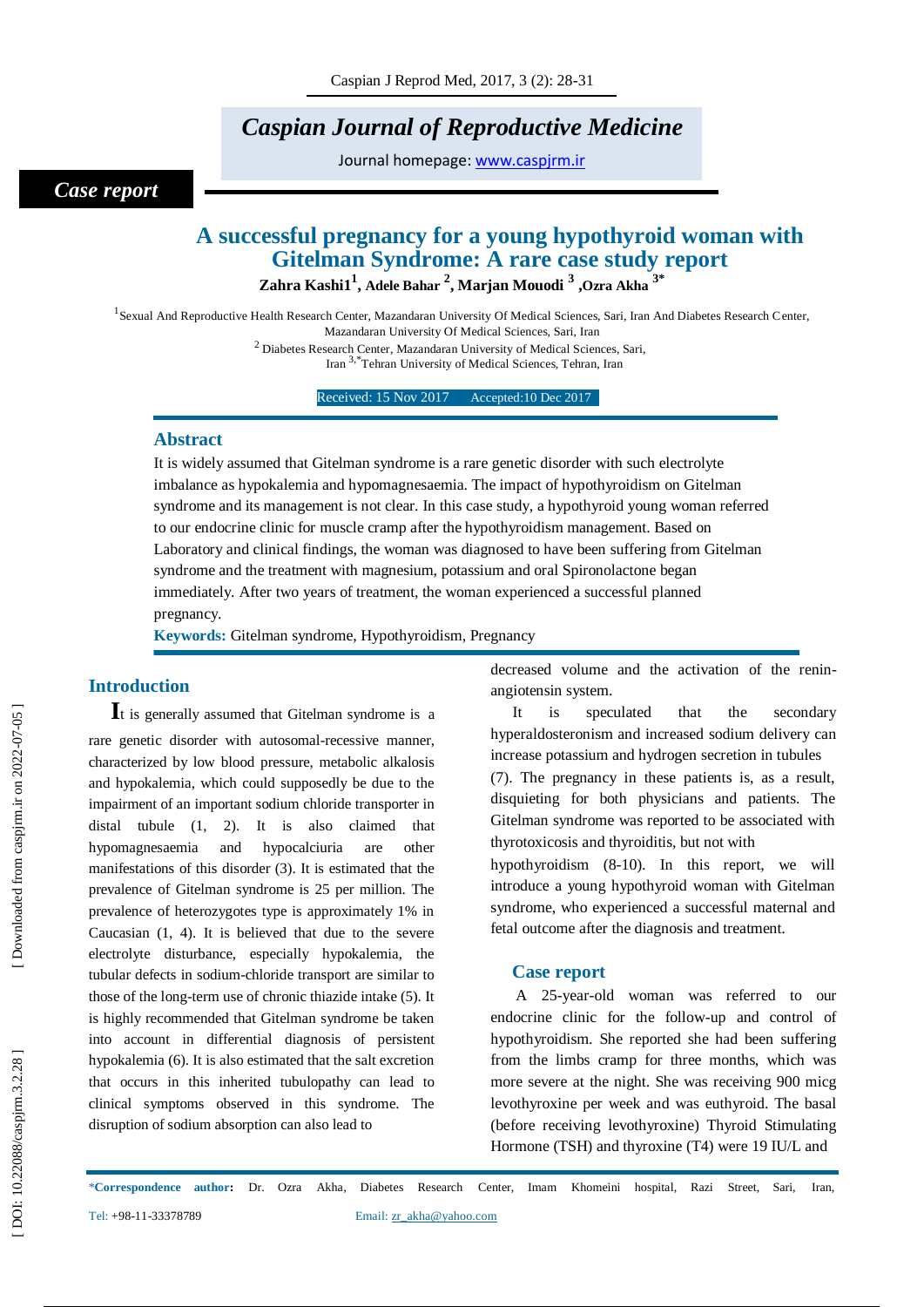83 mic/dl, respectively. Anti -thyroid peroxidase antibody was positive. On physical examination, the blood pressure was 90/60 mm/Hg, the weight was 60 kg, the heart rate was 82 per minute, and the respiratory rate was 18 per minute. Laboratory examinations showed the serum calcium of 9.0mg/dl , the phosphate of 3.3 mg/dl, the creatine phosphokinase (CPK) of 106 , the Lactate dehydrogenase (LDH) of 416, the potassium of 2.8meq/l (low), the magnesium of 1.50 mg/dl(low), the renin of 135mic/ml (high), and the aldosterone of 54ng/dl (high).

The woman was not taking diuretics. Urine electrolytes 24h calcium and potassium were low and high, respectively. The arterial blood gas showed the metabolic alkalosis (Table 1). It should be noted that the electrocardiogram and renal sonography were normal.

It is worth mentioning that the Gitelman syndrome diagnosis was established based on renal wasting hypokalemia,whichisassociatedwith

hypomagnesemia, hypocalciuria, hyperreninemic hyperaldosteronism, and metabolic alkalosis. Oral potassium, magnesium supplement and spironolactone 100 mg per day were subsequently prescribed and began to be used on daily basis. It should be mentioned that the use of levothyroxine tablet was also continued. After one week, the plasma potassium was 4meq/l, and the patient reported less limb cramps. After two years of treatment, while the patient was euthyroid (TSH=2 mic/dl), the spironolactone tablet was discontinued due to a pregnancy plan. One month prior to the conception and in the first month of pregnancy, the patient received oral levothyroxine 1400 mic/week and a high dose of potassium and magnesium. The serum potassium range was 2.6 to 3 meq /l.

Having identified the gender of the fetus and been confirmed that the fetus was a female, spironolactone tablet was prescribed and started to be used at a dose of 12.5 mg daily and increased to 50 mg/d with the serum potassium range of 3.1 to 3.4. The other serum electrolytes were acceptable during the pregnancy. The patient experienced an uncomplicated pregnancy and delivered a healthy baby weighing 3700 grams. After birth, the spironolactone dosage increased to 100 mg/d. After four years, the patient's baby is fully healthy, but the patient need more spironolactone dosage (> 200mg/day) to maintain the serum potassium level above 3 meq /l .

Table 1. Lab test results for a young hypothyroid woman with Gitelman Syndrome

| <b>Parameter</b>                                      | <b>Patient</b><br>lab | <b>Normal</b><br>range |
|-------------------------------------------------------|-----------------------|------------------------|
| Thyroid stimulating hormone<br>$(TSH)$ $(IU/l)$       | 3.9                   | $0.5 - 5$              |
| Serum potassium (meq/l)                               | 2.5                   | $3.5 - 5$              |
| Serum magnesium (mg/dl)                               | 1.50                  | $1.7 - 2.3$            |
| Serum calcium (mg/dl)                                 | 9.1                   | 8.5-10.2               |
| Serum phosphorus(mg/dl)                               | 3.7                   | $2.5 - 5$              |
| Serum sodium (NA) (meq/l)                             | 142                   | 135-150                |
| Serum chlorine (CL) (meq/l)                           | 92                    | 98-106                 |
| Serum albumin (mg/dl)                                 | 4.5                   | $4 - 5$                |
| Serum 25 OH vitamin $D_3(ng/ml)$                      | 53                    | 30-70                  |
| Renin(upright) (mic/ml)                               | 135                   | $4.4 - 46.1$           |
| Aldosterone(upright)(ng/dl)                           | 54                    | $4 - 31$               |
| PH (acidity)                                          | 7.50                  | 7.35-7.45              |
| Bicarbonate (hco3 <sup>-</sup> )(meq)                 | 29.1                  | $22 - 26$              |
| Partial pressure of carbon dioxide<br>$(Pco2)$ (mmHg) | 37.2                  | 35-45                  |
| Creatinine (mg/dl)                                    | 0.9                   | $0.5 - 1.2$            |
| Urine specific gravity                                | 1020                  | 1003-30                |
| 24-hour urine potassium (meq/d)                       | 65                    | 25-100                 |
| 24-hour urine chlorine (mmol/l)                       | 133                   | 140-250                |
| 24-hour urine calcium (mg/d)                          | 28                    | 100-300                |

#### **Discussion**

The Gitelman syndrome was named after Hillel J. Gitelman who discovered it in 1966 (11).Unlike many patients with Barter syndrome who are symptomatic at birth, the patients with Gitelman syndrome are not usually recognizable until the end of childhood or adulthood(12). Most adult patients with Gitelman syndrome are symptomatic and experience severe clinical manifestations (13). It is estimated that clinical symptoms are less severe in the heterozygote type. It is also believed that muscle cramp is reported by almost all patients and could be severe. This can be attributed to a decrease in plasma potassium and magnesium levels. It is further speculated that the cause of magnesium reduction could be due to the increase in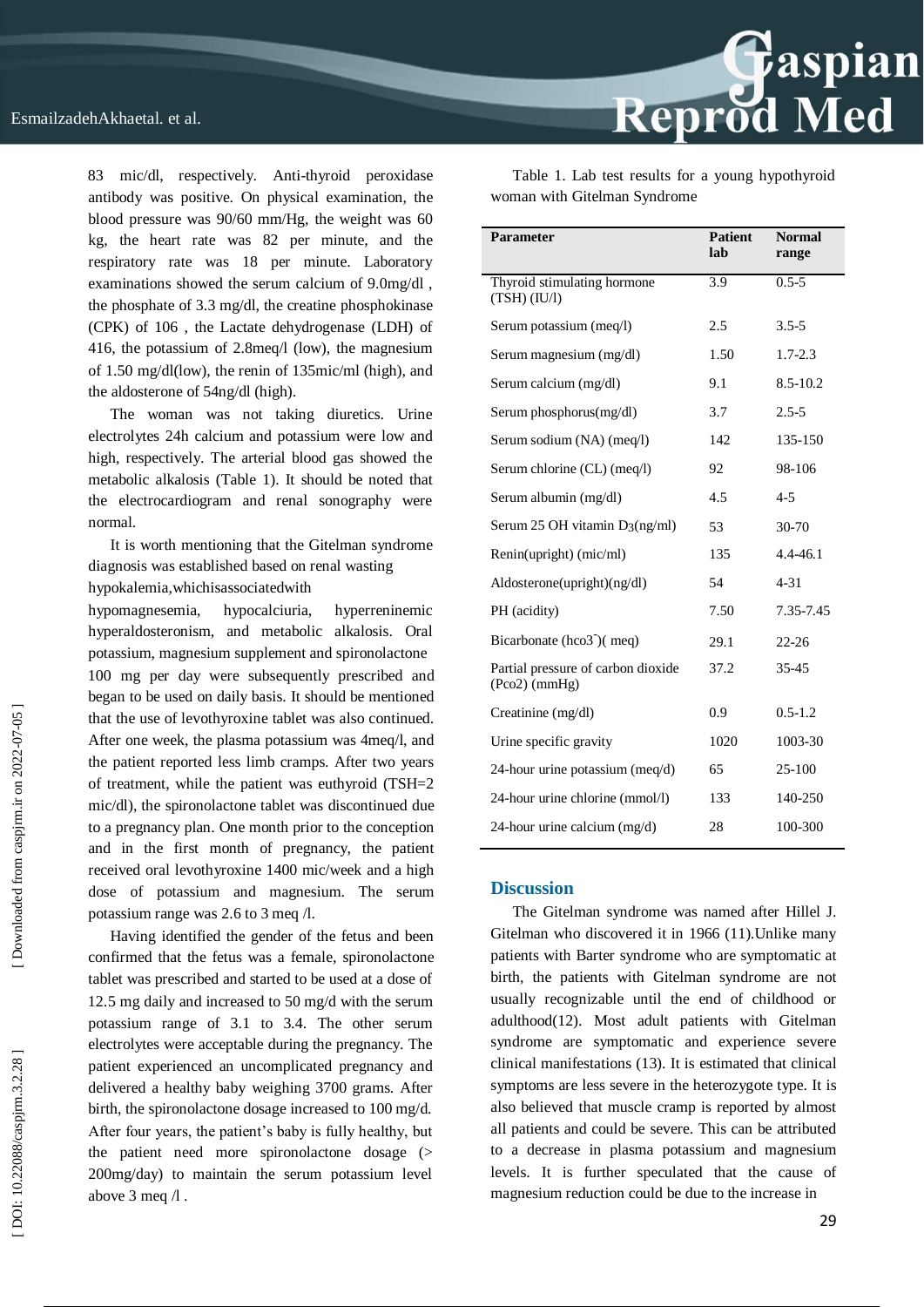renal excretion as well as decreases in digestive absorption. About 10% of patients were diagnosed with tetanus at first. It is claimed that severe renal salt loss could lead to hypotension and fatigue. It is worth noting that polyuria and nocturia were reported in 50 to 80 percent of cases, respectively, which could be due to salt and water excretion (14). In addition, chronic hypokalemia is supposed to be one of the causes of diabetes insipidus. It is also conjectured that severe and chronic hypomagnesemia could be associated with chondrocalcinosis. In the same vein, the Gitelman syndrome was reported to be associated with thyrotoxicosis and hypokalemic periodic paralysis (8 - 10). It is vividly unclear whether or not the hypothyroidism could mask the symptoms of the Gitelman syndrome.

The patient in our report reported limbs camp when the thyroid function test was normal. Panhypopituitarism, according to the result of a research study, was reported to be associated with Gitelman syndrome in a 57 -year -old case (15). This case was known as primary hypothyroidism (low T4, and TSH 9.06 μU/l) at first and received the levothyroxine tablet. It should be noted that after the confirmation of panhypopituitarism, the diagnosis of secondary hypothyroidism was also made. It is worth noting that at the time of Gitelman diagnosis, the patient was euthyroid.

Most patients with Gitelman syndrome require oral potassium and magnesium in addition to the angiotensin -converting enzyme inhibitor treatment they receive, which is true about our patient, as well. It is estimated that the Gitelman syndrome has been known for over fifty years. There have been many improvements in treatment and follow up, leading to the improved quality of life in patients and increasing the chance of pregnancy. Therefore, the proper management of these patients is very important during pregnancy. It is commonly believed that the Gitelman syndrome management during pregnancy is difficult and the fetal demise may occur (16) . In addition, the hypothyroid women are at the risk of some complications during pregnancy. It is worth noting that our patient experienced an uneventful pregnancy without reviving parenteral potassium.

One of the limitations of this study was that we did not do molecular genetic testing for the diagnostic confirmation of Gitelman syndrome. It is presumed



that genetic testing is a helpful method, which can detect the mutations of the genes causing this syndrome; nevertheless, it is not generally used for the confirmation of a diagnosis.

In conclusion, Gitelman syndrome can be managed during pregnancy with oral potassium and magnesium. Spironolactone can also be managed without any maternal -fetal complications, especially in female fetus. Overall, the hypothyroidism effect on Gitelman syndrome manifestation is not clear, and whether hypothyroidism can ameliorate the clinical symptoms of the Gitelman syndrome needs future investigations.

#### **Acknowledgements**

The authors would like to thank the patient for her good cooperation.

#### **Conflicts of Interest**

None declared.

### **References**

1. Nakhoul F, Nakhoul N, Dorman E, Berger L, Skorecki K, Magen D. Gitelman's syndrome: a pathophysiological and clinical update. Endocrine. 2012;41(1):53 -57.

2. Unwin RJ, Capasso G. Bartter's and Gitelman's syndromes: their relationship to the actions of loop and thiazide diuretics. Curr Opin Pharmacol. 2006;6(2):208 -213.

3. Simon DB, Nelson -Williams C, Bia MJ, Ellison D, Karet FE, Molina AM, et al. Gitelman's variant of Bartter's syndrome, inherited hypokalaemic alkalosis, is caused by mutations in the thiazide-sensitive Na-Cl cotransporter. Nat Genet. 1996;12(1):24 -30.

4. Knoers NV, Levtchenko EN. Gitelman syndrome. Orphanet J Rare Dis. 2008;3:22.

5. O'Shaughnessy KM, Karet FE. Salt handling and hypertension. J Clin Invest. 2004;113(8):1075 - 1081.

6. Cotovio P, Silva C, Oliveira N, Costa F. Gitelman syndrome. BMJ Case Rep. 2013 Apr 11: bcr2013009095.

7. [Expert consensus for the diagnosis and treatment of patients with Gitelman syndrome]. Zhonghua Nei Ke Za Zhi. 2017;56(9):712 -716.

8. Imashuku S, Teramura -Ikeda T, Kudo N, Kaneda S, Tajima T. Concurrence of thyrotoxicosis